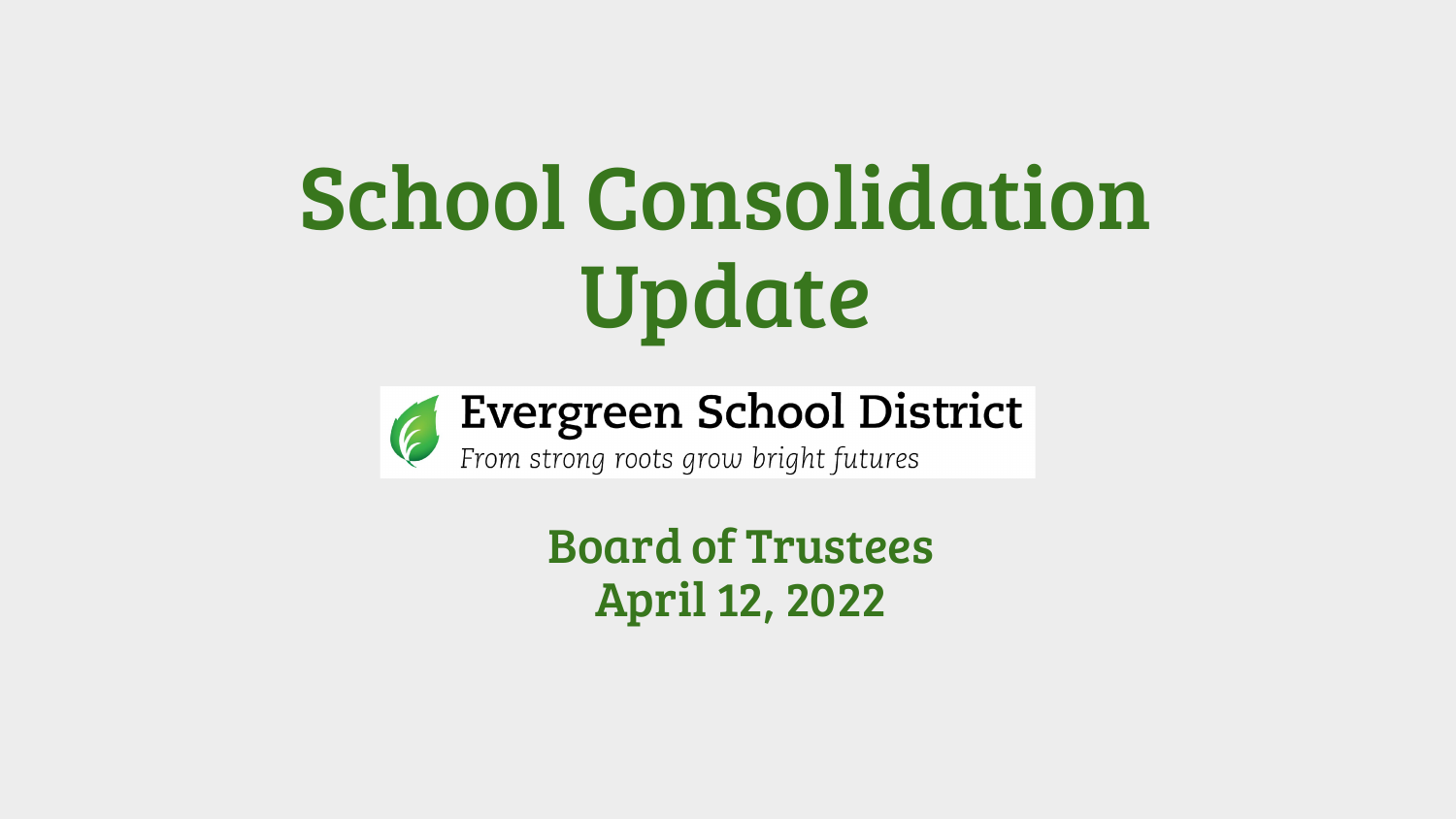#### Outcomes

Community will learn of the process and rationale for recommending that O.B. Whaley be closed in the summer of 2023.

Community will have an opportunity to react and provide input to the recommendation and transition process.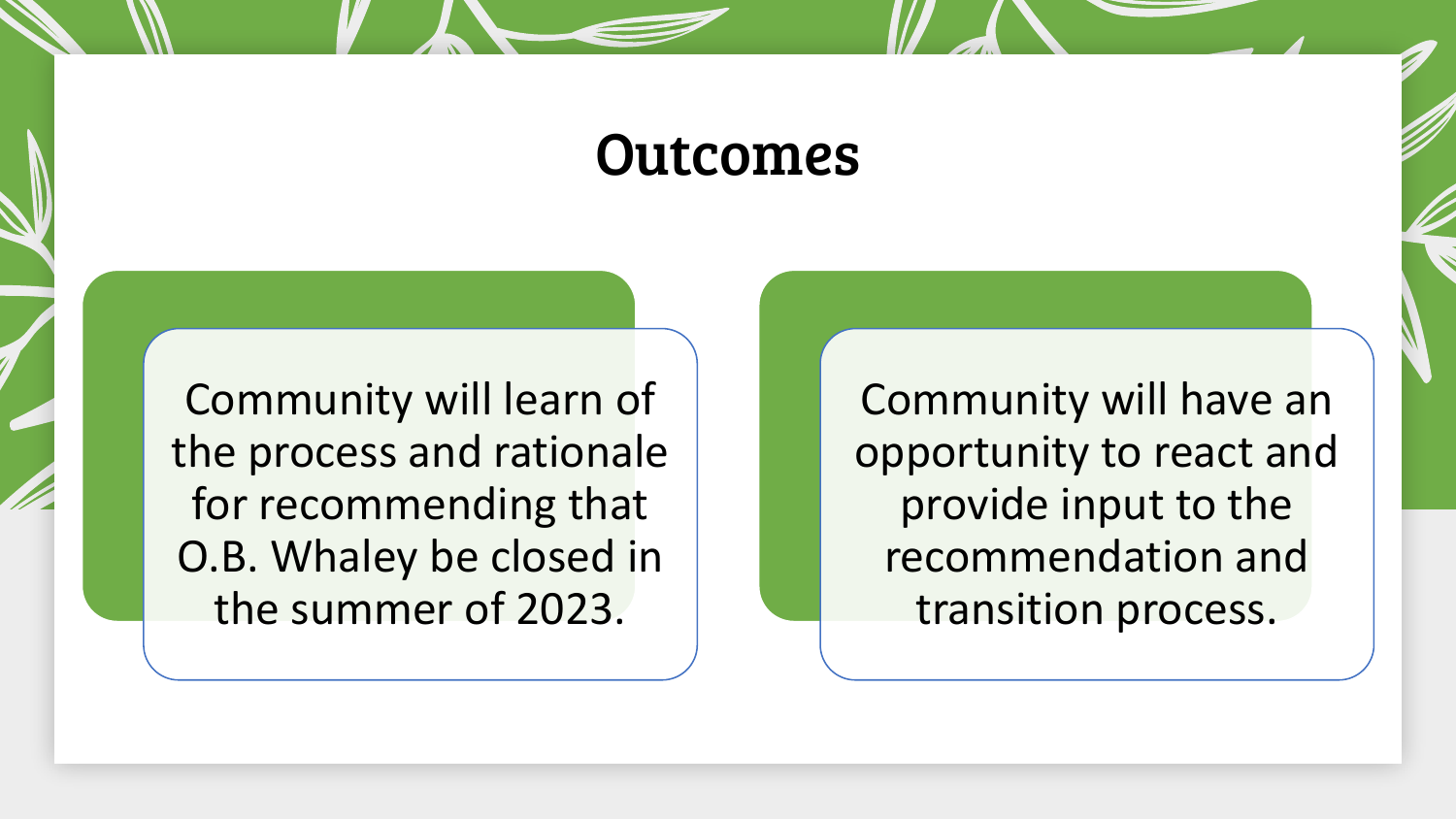#### Advisory Committee Process and Recommendations

#### 2019-20 Process:

School Consolidation Superintendent Advisory Committee was formed in 2019

Heard information on budget , enrollment, and discussed options

Recommended two schools to be closed for the 2020-21 school year

A third school to be considered for closing was not named

#### 2022 Process:

School Consolidation Superintendent Advisory Committee reconvened in 2022

Advisory Committee affirmed that the third school was OB Whaley Superintendent listened to the Advisory Committee information and process

Interim Superintendent recommending that O.B. Whaley be the third school will be closing in the summer of 2023.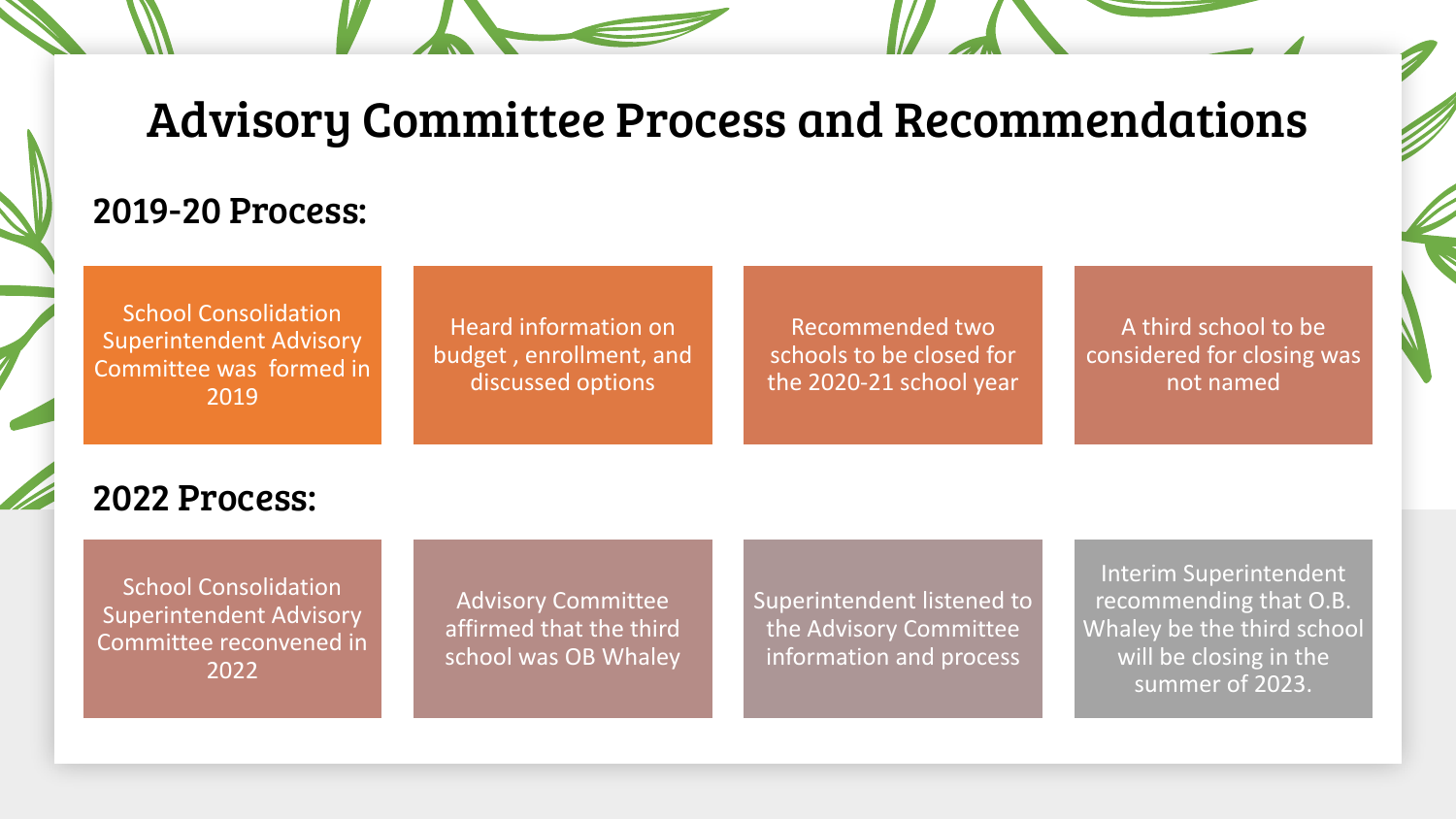# Enrollment Reports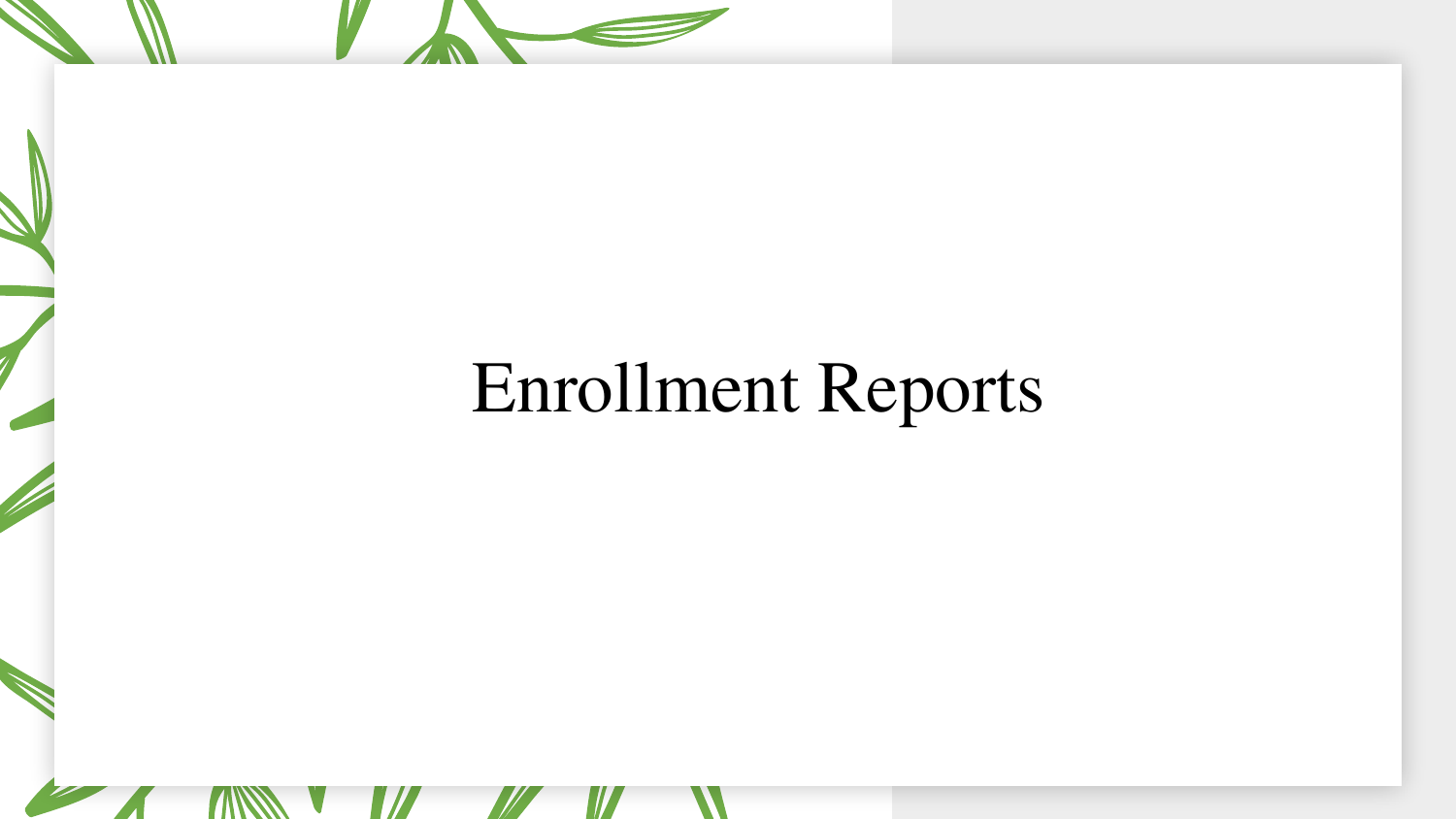### Enrollment History

|                              | 2016-17 | 2017-18 | 2018-19 | 2019-20 | 2020-21 | 2021-22 |
|------------------------------|---------|---------|---------|---------|---------|---------|
| Cadwallader                  | 343     | 345     | 341     | 334     | 404     | 357     |
| Carolyn A Clark              | 678     | 631     | 581     | 553     | 612     | 605     |
| <b>Cedar Grove</b>           | 644     | 619     | 590     | 594     | 556     | 530     |
| Dove Hill                    | 464     | 448     | 420     | 384     |         |         |
| Evergreen                    | 778     | 769     | 740     | 750     | 659     | 578     |
| <b>Holly Oak</b>             | 582     | 594     | 562     | 560     | 460     | 465     |
| James Franklin Smith         | 706     | 683     | 642     | 620     | 665     | 626     |
| John J Montgomery            | 511     | 460     | 423     | 411     | 587     | 532     |
| Katherine R Smith            | 593     | 575     | 525     | 504     | 486     | 429     |
| Laurelwood                   | 342     | 337     | 316     | 300     |         |         |
| <b>Millbrook</b>             | 651     | 666     | 618     | 578     | 594     | 562     |
| Norwood Creek                | 644     | 643     | 625     | 605     | 618     | 534     |
| <b>OB Whaley</b>             | 487     | 408     | 385     | 354     | 328     | 295     |
| <b>Silver Oak</b>            | 628     | 620     | 607     | 569     | 592     | 568     |
| <b>Tom Matsumoto</b>         | 740     | 721     | 657     | 630     | 800     | 768     |
| <b>TOTAL - Elementary</b>    | 8,791   | 8,519   | 8,032   | 7,746   | 7,361   | 6,849   |
|                              |         |         |         |         |         |         |
| Chaboya                      | 1,149   | 1,106   | 1,094   | 1,049   | 947     | 885     |
| George V LeyVa               | 815     | 776     | 733     | 677     | 590     | 554     |
| <b>Quimby Oak</b>            | 1,038   | 983     | 980     | 954     | 886     | 837     |
| <b>TOTAL - Middle School</b> | 3,002   | 2,865   | 2,807   | 2,680   | 2,423   | 2,276   |
| <b>TOTAL - ALL SCHOOLS</b>   | 11,793  | 11,384  | 10,839  | 10,426  | 9,784   | 9,125   |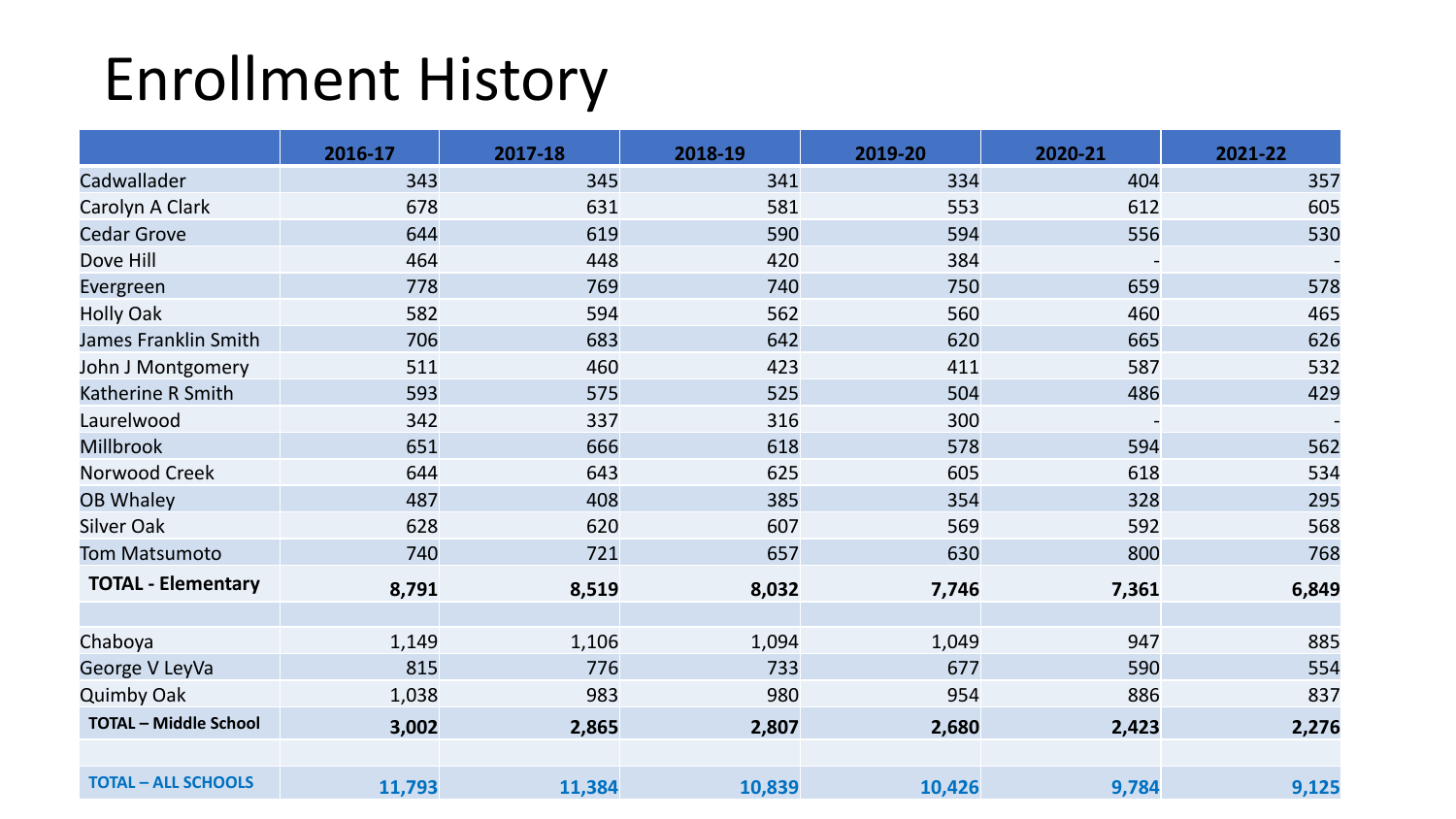### Enrollment Change

|                              |                |       |                |                                                                                                |       | <b>TOTAL per site</b> |
|------------------------------|----------------|-------|----------------|------------------------------------------------------------------------------------------------|-------|-----------------------|
|                              |                |       |                | 2016-17 to 2017-18 2017-18 to 2018-19 2018-19 to 2019-20 2019-20 to 2020-21 2020-21 to 2021-22 |       | over 5 years          |
| Cadwallader                  | $\overline{2}$ | (4)   | (7)            | 70                                                                                             | (47)  | 14                    |
| Carolyn A Clark              | (47)           | (50)  | (28)           | 59                                                                                             | (7)   | (73)                  |
| <b>Cedar Grove</b>           | (25)           | (29)  | $\overline{4}$ | (38)                                                                                           | (26)  | (114)                 |
| Dove Hill                    | (16)           | (28)  | (36)           | (384)                                                                                          |       | (464)                 |
| Evergreen                    | (9)            | (29)  | 10             | (91)                                                                                           | (81)  | (200)                 |
| <b>Holly Oak</b>             | 12             | (32)  | (2)            | (100)                                                                                          | 5     | (117)                 |
| James Franklin Smith         | (23)           | (41)  | (22)           | 45                                                                                             | (39)  | (80)                  |
| John J Montgomery            | (51)           | (37)  | (12)           | 176                                                                                            | (55)  | 21                    |
| Katherine R Smith            | (18)           | (50)  | (21)           | (18)                                                                                           | (57)  | (164)                 |
| Laurelwood                   | (5)            | (21)  | (16)           | (300)                                                                                          |       | (342)                 |
| Millbrook                    | 15             | (48)  | (40)           | 16                                                                                             | (32)  | (89)                  |
| Norwood Creek                | (1)            | (18)  | (20)           | 13                                                                                             | (84)  | (110)                 |
| <b>OB Whaley</b>             | (79)           | (23)  | (31)           | (26)                                                                                           | (33)  | (192)                 |
| <b>Silver Oak</b>            | (8)            | (13)  | (38)           | 23                                                                                             | (24)  | (60)                  |
| <b>Tom Matsumoto</b>         | (19)           | (64)  | (27)           | 170                                                                                            | (32)  | 28                    |
| <b>TOTAL - Elementary</b>    | (272)          | (487) | (286)          | (385)                                                                                          | (512) | (1942)                |
|                              |                |       |                |                                                                                                |       |                       |
| Chaboya                      | (43)           | (12)  | (45)           | (102)                                                                                          | (62)  | (264)                 |
| George V LeyVa               | (39)           | (43)  | (56)           | (87)                                                                                           | (36)  | (261)                 |
| <b>Quimby Oak</b>            | (55)           | (3)   | (26)           | (68)                                                                                           | (49)  | (201)                 |
| <b>TOTAL - Middle School</b> | (137)          | (58)  | (127)          | (257)                                                                                          | (147) | (726)                 |
|                              |                |       |                |                                                                                                |       |                       |
| <b>TOTAL - ALL SCHOOLS</b>   | (409)          | (545) | (413)          | (642)                                                                                          | (659) | (2,668)               |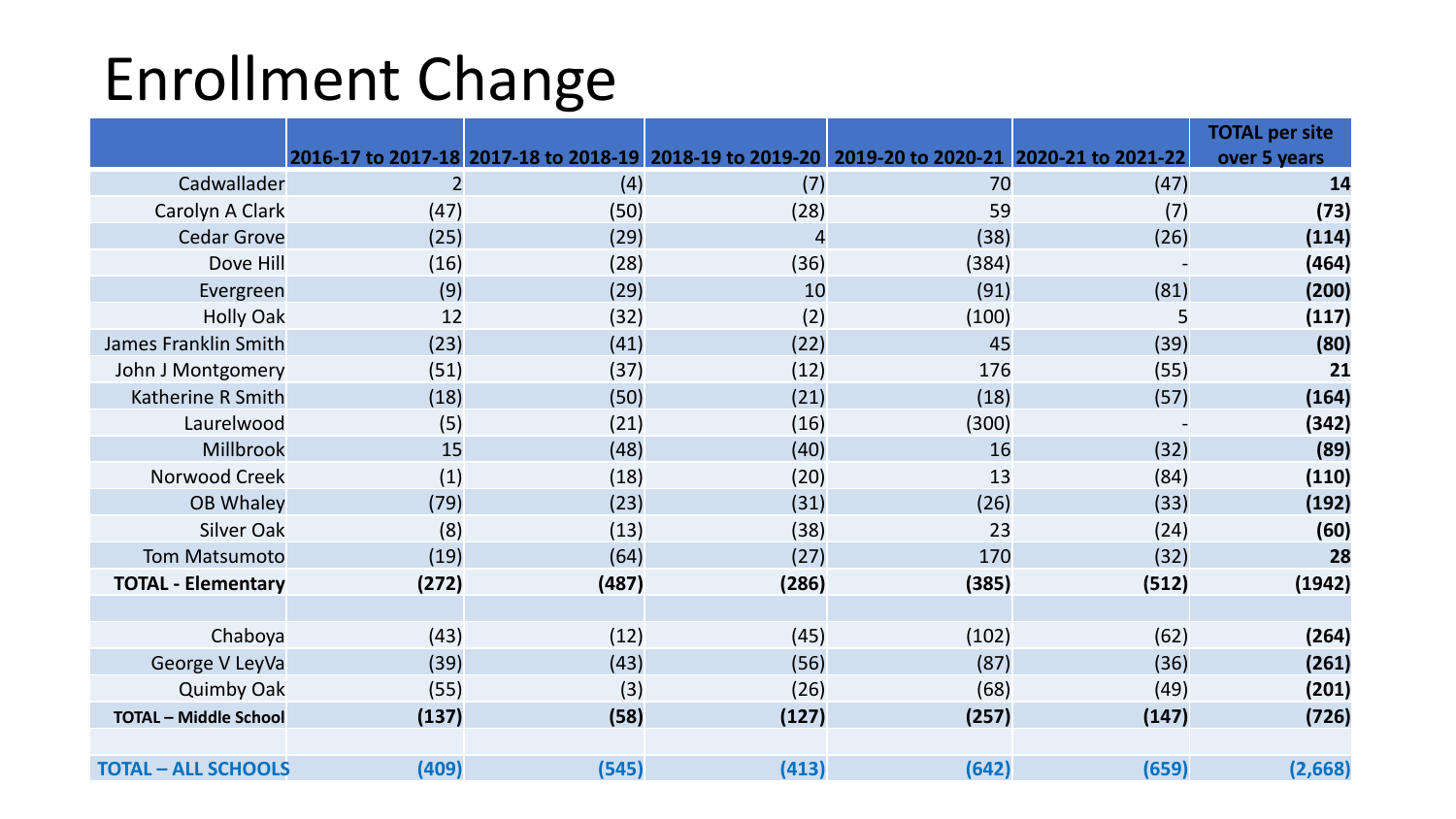#### Enrollment Percentages

|                                         | 2016-17 | 2017-18  | 2018-19  | 2019-20  | 2020-21   | 2021-22   |
|-----------------------------------------|---------|----------|----------|----------|-----------|-----------|
| <b>Enrollment Totals:</b>               |         |          |          |          |           |           |
| Elementary                              | 8,791   | 8,519    | 8,032    | 7,746    | 7,361     | 6,849     |
| Middle School                           | 3,002   | 2,865    | 2,807    | 2,680    | 2,423     | 2,276     |
| <b>TOTAL</b>                            | 11,793  | 11,384   | 10,839   | 10,426   | 9,784     | 9,125     |
|                                         |         |          |          |          |           |           |
| Enrollment loss/year<br>(in numbers)    |         |          |          |          |           |           |
| Elementary                              |         | (272)    | (487)    | (286)    | (385)     | (512)     |
| Middle School                           |         | (137)    | (58)     | (127)    | (257)     | (147)     |
| <b>TOTAL</b>                            |         | (409)    | (545)    | (413)    | (642)     | (659)     |
|                                         |         |          |          |          |           |           |
| Enrollment loss/year<br>(in percentage) |         |          |          |          |           |           |
| Elementary                              |         | $-3.09%$ | $-5.72%$ | $-3.56%$ | $-4.97%$  | $-6.96%$  |
| Middle School                           |         | $-4.56%$ | $-2.02%$ | $-4.52%$ | $-9.59%$  | $-6.07%$  |
| <b>TOTAL</b>                            |         | $-7.66%$ | $-7.74%$ | $-8.09%$ | $-14.56%$ | $-13.02%$ |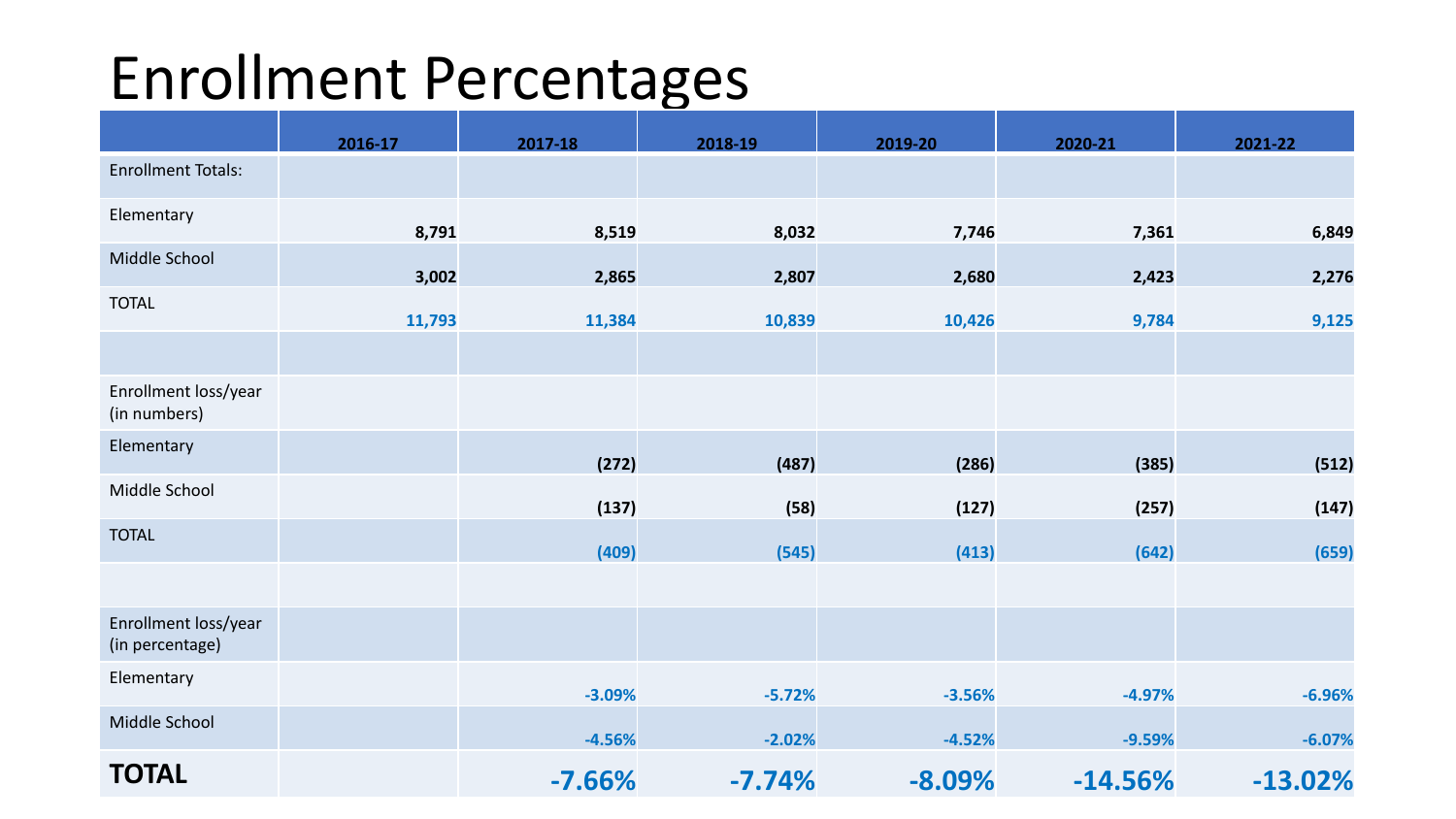#### Declining Enrollment Projections 2021-22 to 2030-31



- Most areas in the state are affected by declining enrollment, but to differing degrees:
	- 10 counties are projected to lose 10,000 or more students between 2021-22 and 2030-31
	- 19 counties will lose students at a rate faster than the statewide average of 8.7%
- . Enrollment trends for each LEA are unique to the community and student populations they serve
- Enrollment trends impact the bottom ۰. line-in the current year and the outyears

Source: Department of Finance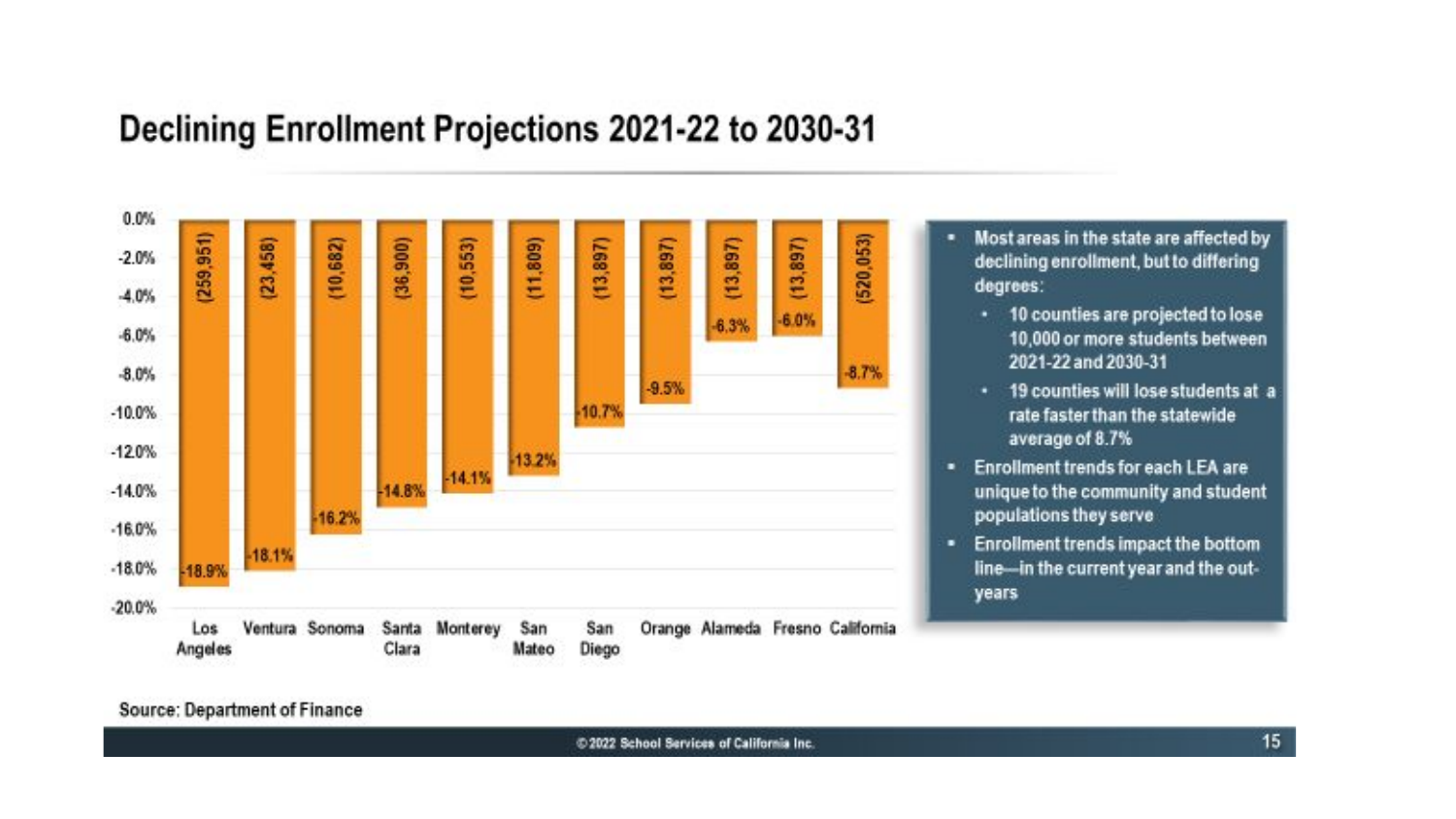# 5-Year Projection

| Grade      | 2019    | 2020    | 2021    | 2022    | 2023    | 2024    |
|------------|---------|---------|---------|---------|---------|---------|
| Κ          | 1026    | 1001    | 995     | 994     | 998     | 979     |
| 1          | 1005    | 906     | 886     | 879     | 878     | 879     |
| 2          | 1041    | 1027    | 926     | 907     | 901     | 888     |
| 3          | 1042    | 1062    | 1046    | 946     | 926     | 909     |
| 4          | 1109    | 1042    | 1061    | 1046    | 946     | 925     |
| 5          | 1192    | 1112    | 1045    | 1065    | 1050    | 947     |
| 6          | 1202    | 1178    | 1100    | 1035    | 1054    | 1045    |
| 7          | 1246    | 1195    | 1177    | 1103    | 1031    | 1046    |
| 8          | 1400    | 1248    | 1197    | 1179    | 1106    | 1031    |
| Subtotals: | 10263   | 9771    | 9433    | 9154    | 8890    | 8649    |
| Pct Chg:   | $-3.5%$ | $-4.8%$ | $-3.5%$ | $-3.0%$ | $-2.9%$ | $-2.7%$ |
| SDC:       | 168     | 160     | 156     | 152     | 149     | 146     |
| Totals:    | 10431   | 9931    | 9589    | 9306    | 9039    | 8795    |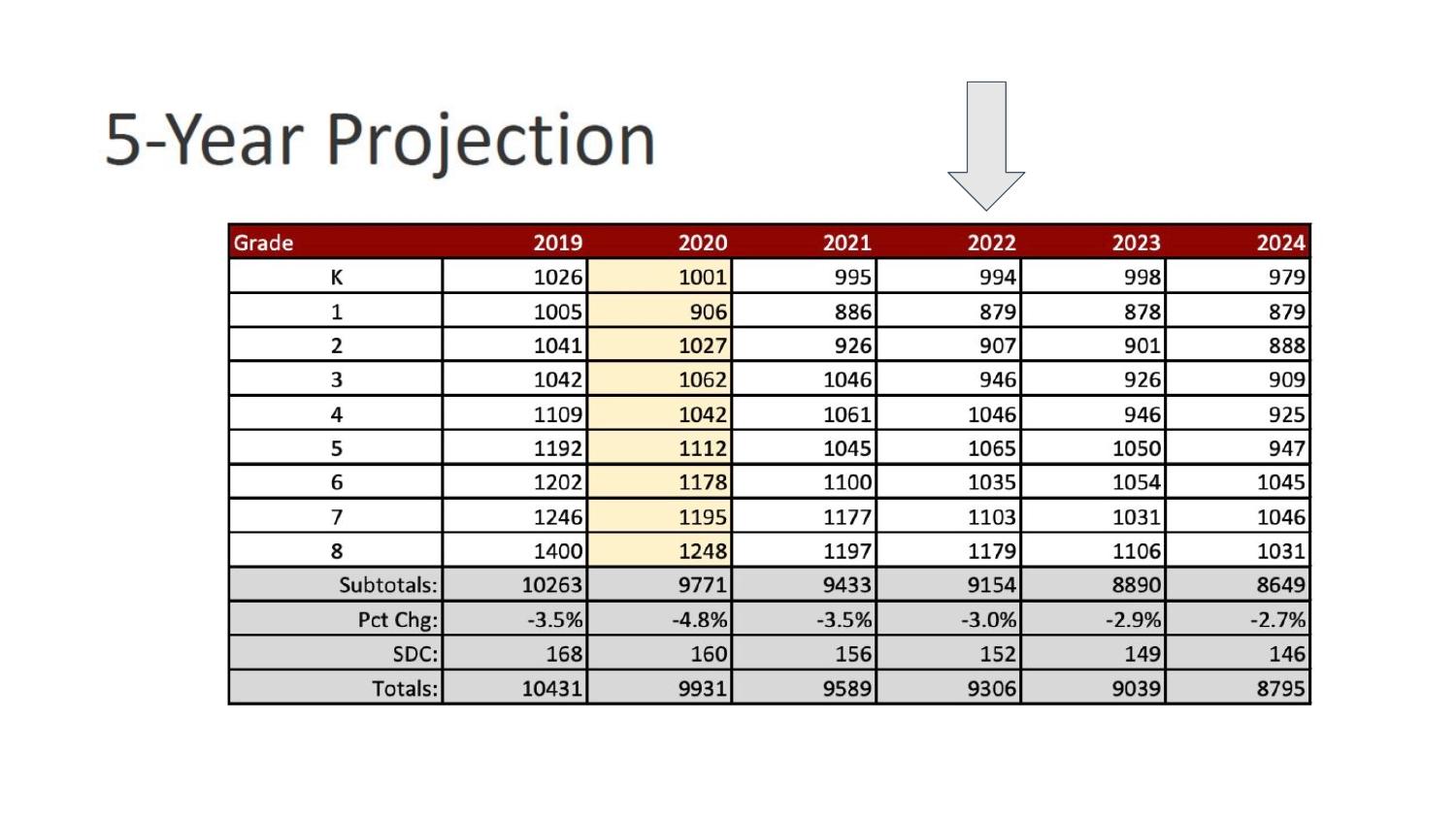### Enrollment

| 2021-22 Enrollment - Projection | 2021-22 Enrollment - Actuals |
|---------------------------------|------------------------------|
| 9306                            | 9125                         |
|                                 | *down by 181                 |
|                                 | *98.06% of projection        |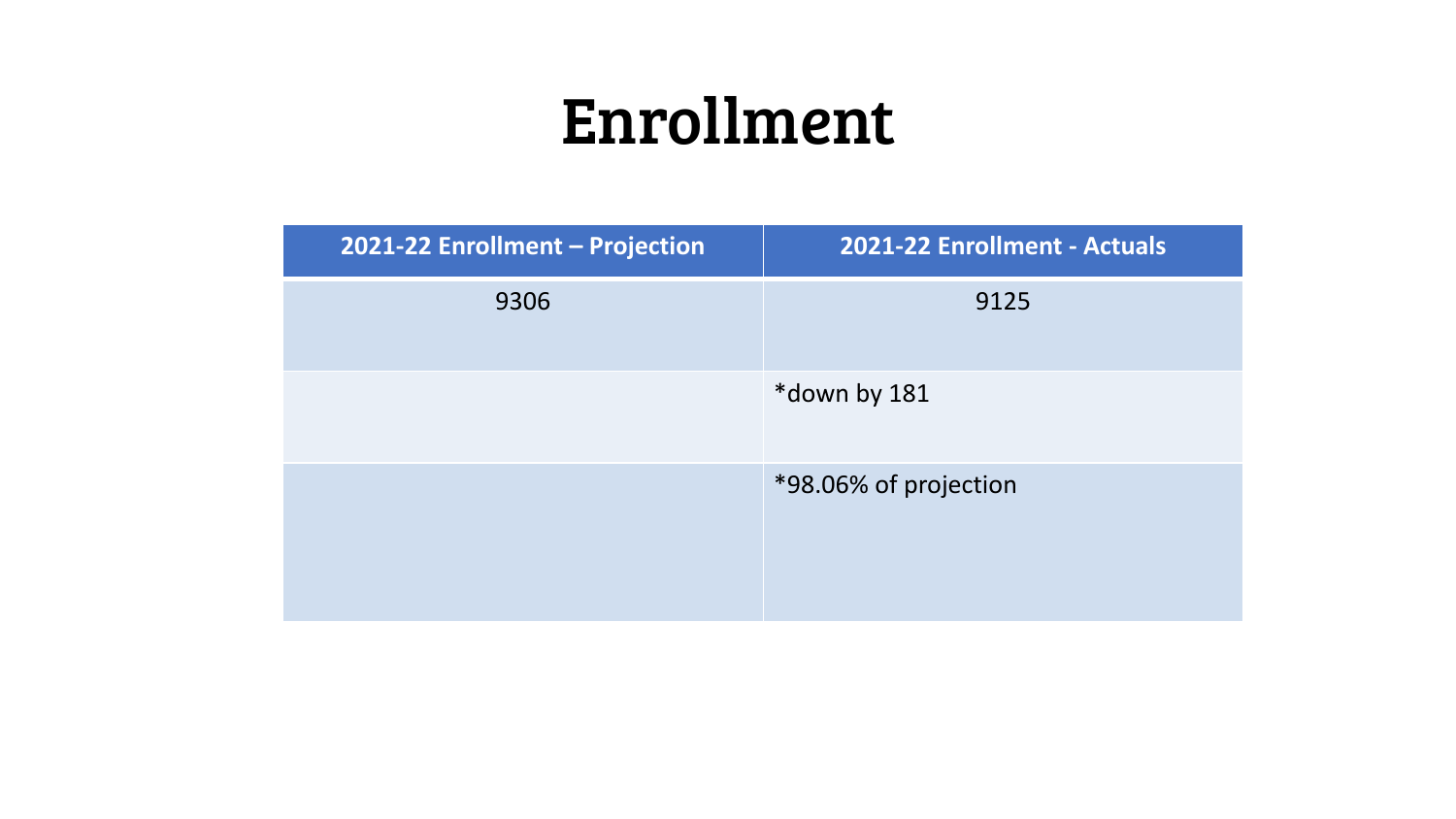

#### Transition

- Transportation to New School ○ Katherine Smith School
- Priority School Choice Process
- Visiting Katherine Smith School
	- Invite OBW families to upcoming Exhibition Night
	- Plans of scheduling tours with OBW families
	- Future plans for incoming students and families/caregivers

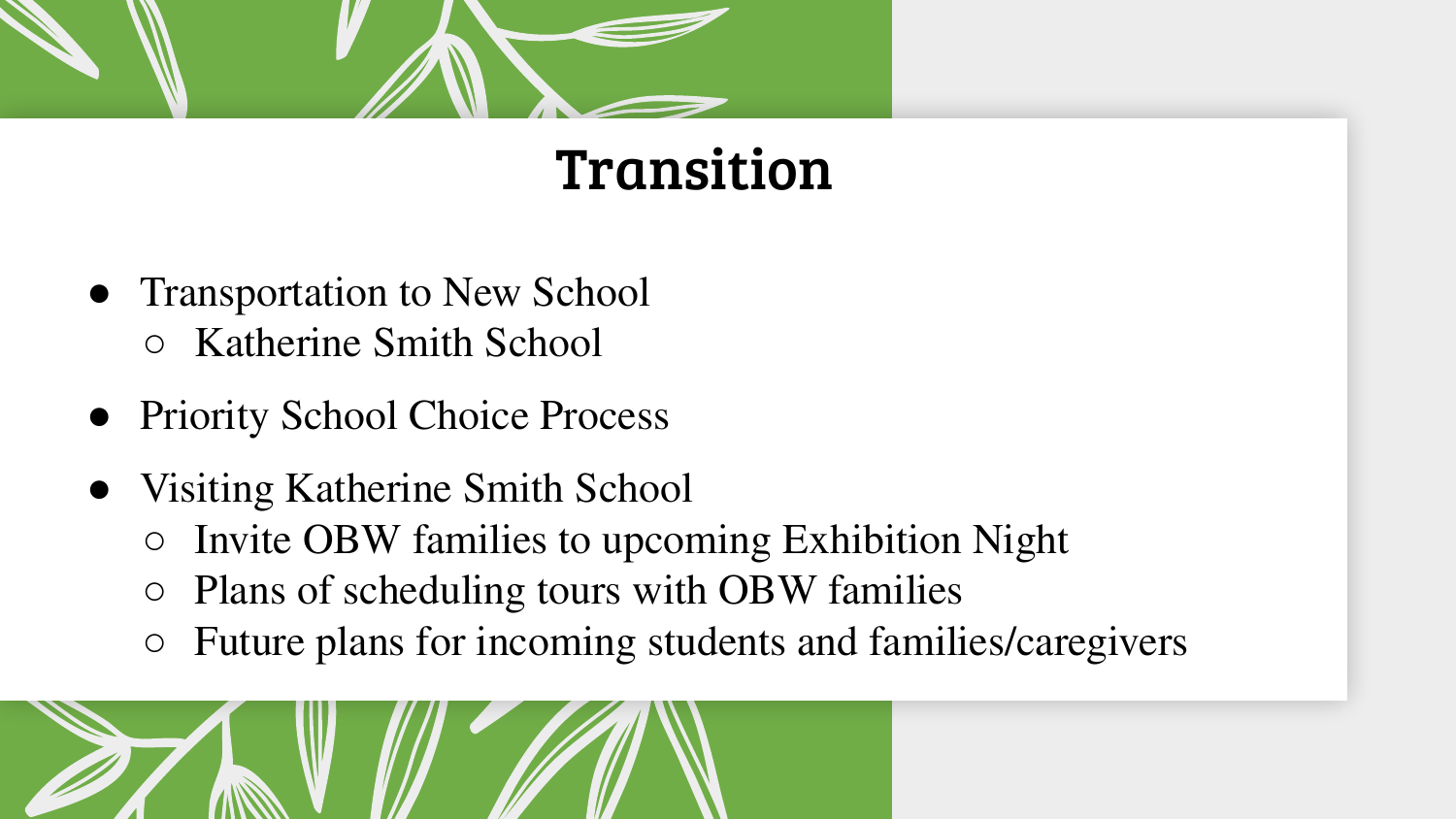#### Community Input

- Staff asked the community:
	- In what ways can we aid in easing this transition for your child and your family?
	- What activities would you like to see occurring between now and the beginning of the 2023-24 school year?